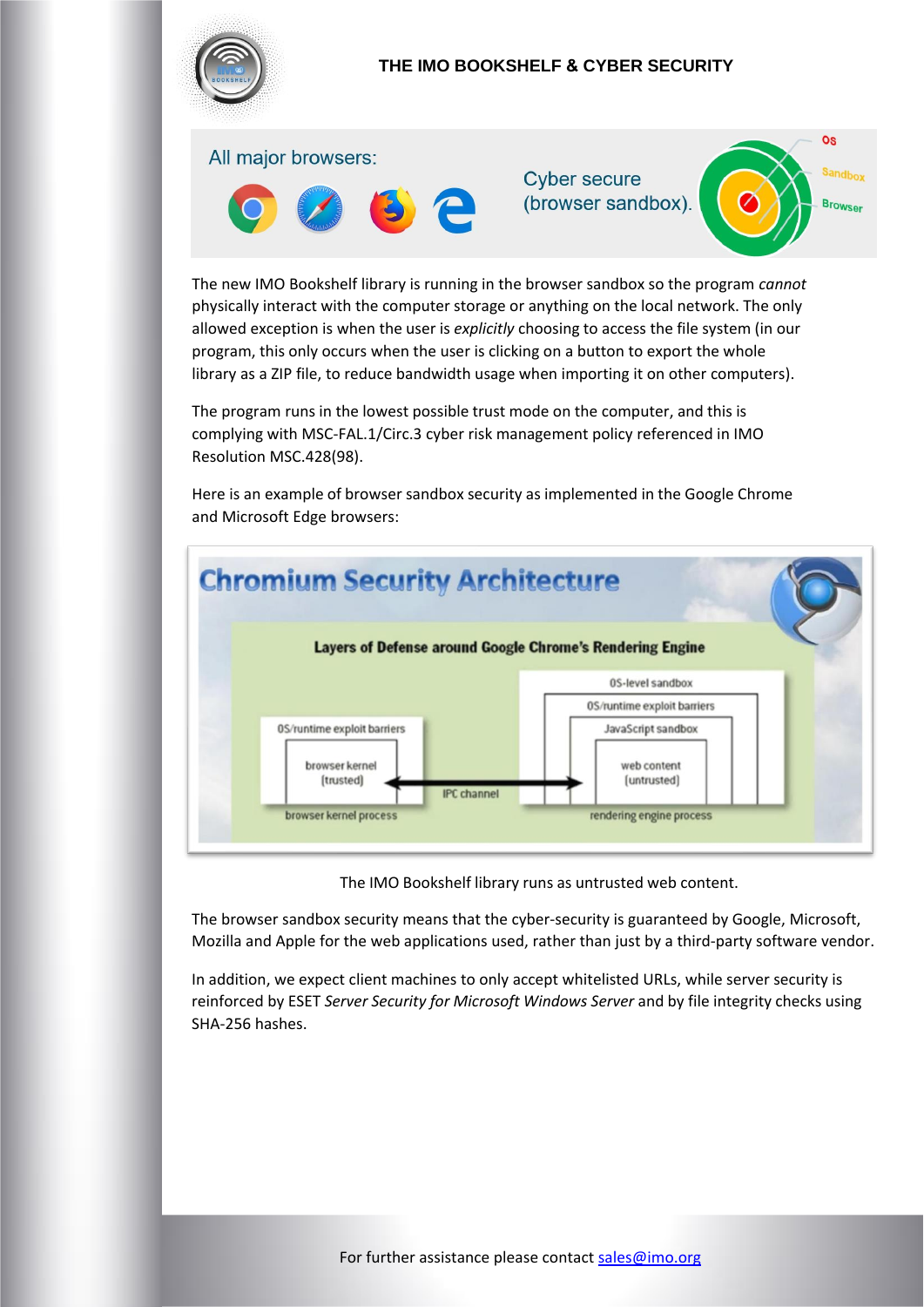

Possible vectors of attack for a Windows-based program such as the old Windows eBook Reader:

#### **Classic eBook Reader**



Reduced surface of attack for a web application running in the browser sandbox:



#### **Online eBook Reader**

Scroll down for reference documents:

**MSC-FAL.1-Circ.3-Rev.1 MSC.428(98)** 

*Doc. Ref. CySecWiCoIMO, May 2022.*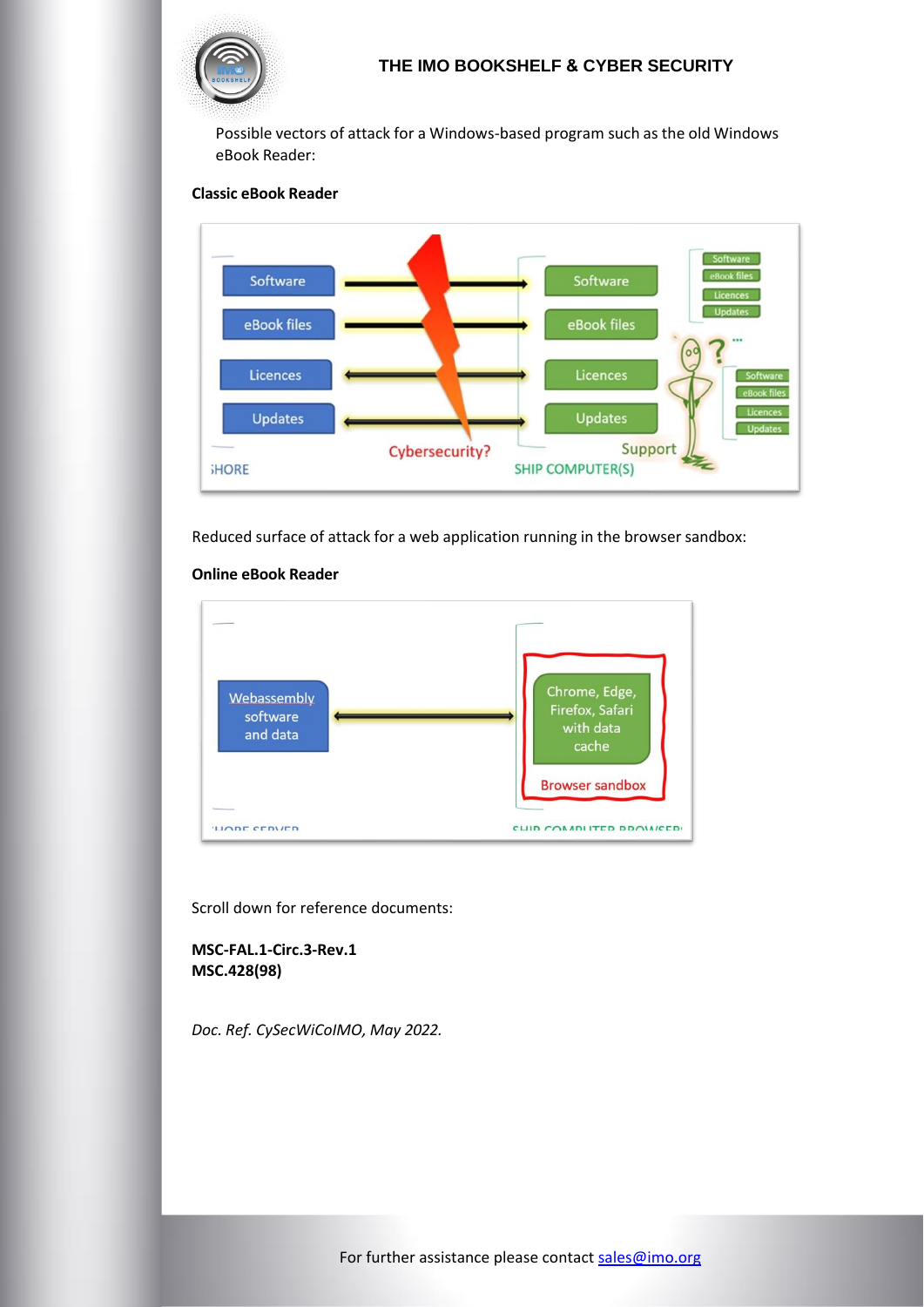

4 ALBERT EMBANKMENT LONDON SE1 7SR<br>735 7611 Fax: +44 (0)20 7587 3210 Telephone: +44 (0)20 7735 7611

> MSC-FAL.1/Circ.3/Rev.1 14 June 2021

*E*

# **GUIDELINES ON MARITIME CYBER RISK MANAGEMENT**

1 The Facilitation Committee, at its forty-first session (4 to 7 April 2017), and the Maritime Safety Committee, at its ninety-eighth session (7 to 16 June 2017), having considered the urgent need to raise awareness on cyber risk threats and vulnerabilities, approved the *Guidelines on maritime cyber risk management*, as set out in the annex.

2 The Guidelines provide high-level recommendations on maritime cyber risk management to safeguard shipping from current and emerging cyberthreats and vulnerabilities. The Guidelines also include functional elements that support effective cyber risk management.

3 The Maritime Safety Committee, at its 103rd session (5 to 14 May 2021), and the Facilitation Committee, at its forty-fifth session (1 to 7 June 2021), approved an update to the additional guidance and standards included in paragraph 4.2 of the Guidelines.

4 Member Governments are invited to bring the contents of this circular to the attention of all stakeholders concerned.

5 This circular and any revisions supersede the interim guidelines contained in MSC.1/Circ.1526.

\*\*\*

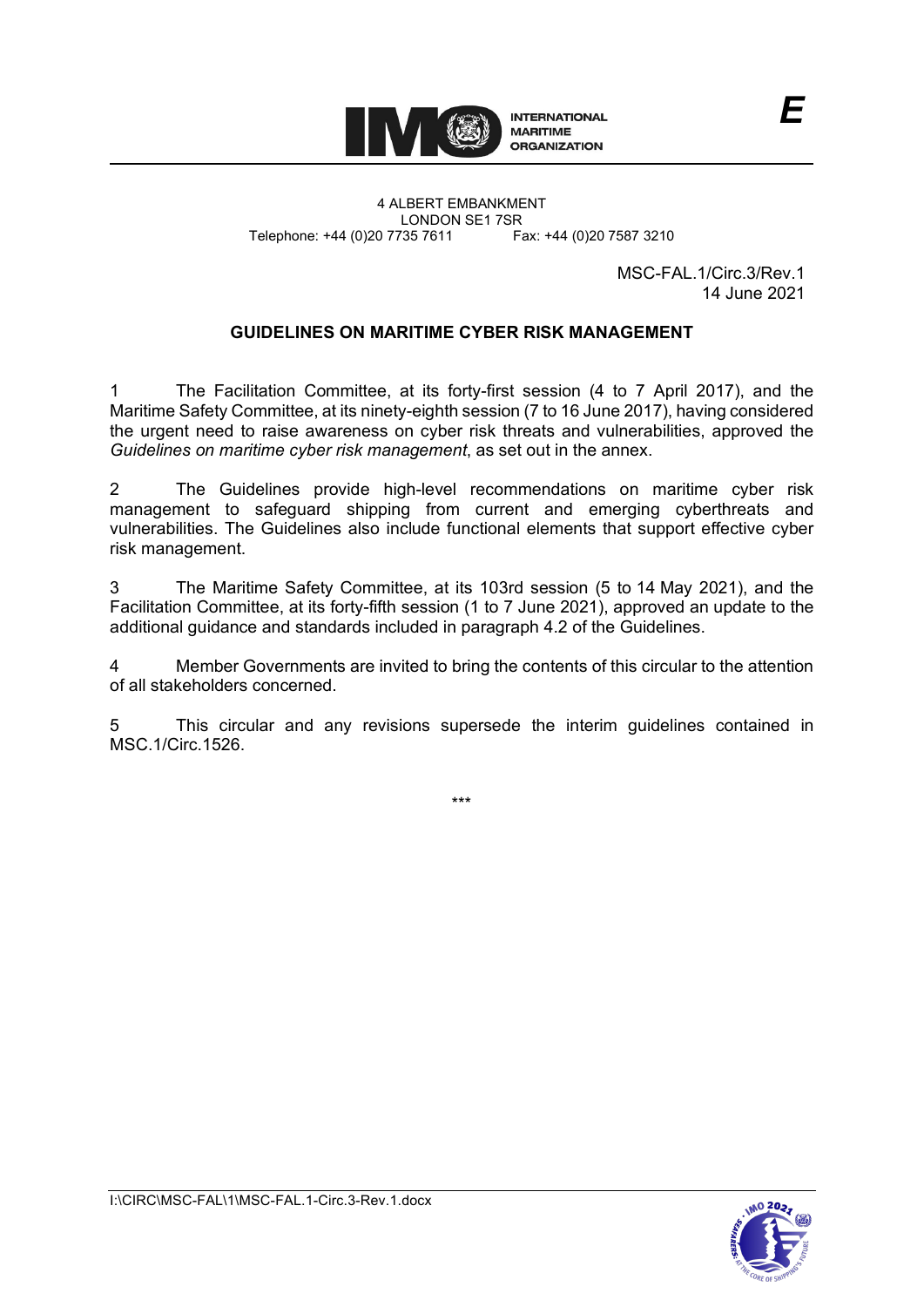# **ANNEX**

### **GUIDELINES ON MARITIME CYBER RISK MANAGEMENT**

### **1 INTRODUCTION**

1.1 These Guidelines provide high-level recommendations for maritime cyber risk management. For the purpose of these Guidelines, *maritime cyber risk* refers to a measure of the extent to which a technology asset is threatened by a potential circumstance or event, which may result in shipping-related operational, safety or security failures as a consequence of information or systems being corrupted, lost or compromised.

1.2 Stakeholders should take the necessary steps to safeguard shipping from current and emerging threats and vulnerabilities related to digitization, integration and automation of processes and systems in shipping.

1.3 For details and guidance related to the development and implementation of specific risk management processes, users of these Guidelines should refer to specific Member Governments' and Flag Administrations' requirements, as well as relevant international and industry standards and best practices.

1.4 Risk management is fundamental to safe and secure shipping operations. Risk management has traditionally been focused on operations in the physical domain, but greater reliance on digitization, integration, automation and network-based systems has created an increasing need for cyber risk management in the shipping industry.

1.5 Predicated on the goal of supporting safe and secure shipping, which is operationally resilient to cyber risks, these Guidelines provide recommendations that can be incorporated into existing risk management processes. In this regard, the Guidelines are complementary to the safety and security management practices established by this Organization.

### **2 GENERAL**

#### **2.1 Background**

2.1.1 Cybertechnologies have become essential to the operation and management of numerous systems critical to the safety and security of shipping and protection of the marine environment. In some cases, these systems are to comply with international standards and Flag Administration requirements. However, the vulnerabilities created by accessing, interconnecting or networking these systems can lead to cyber risks which should be addressed. Vulnerable systems could include, but are not limited to:

- .1 Bridge systems;
- .2 Cargo handling and management systems;
- .3 Propulsion and machinery management and power control systems;
- .4 Access control systems;
- .5 Passenger servicing and management systems;
- .6 Passenger facing public networks;
- .7 Administrative and crew welfare systems; and
- .8 Communication systems.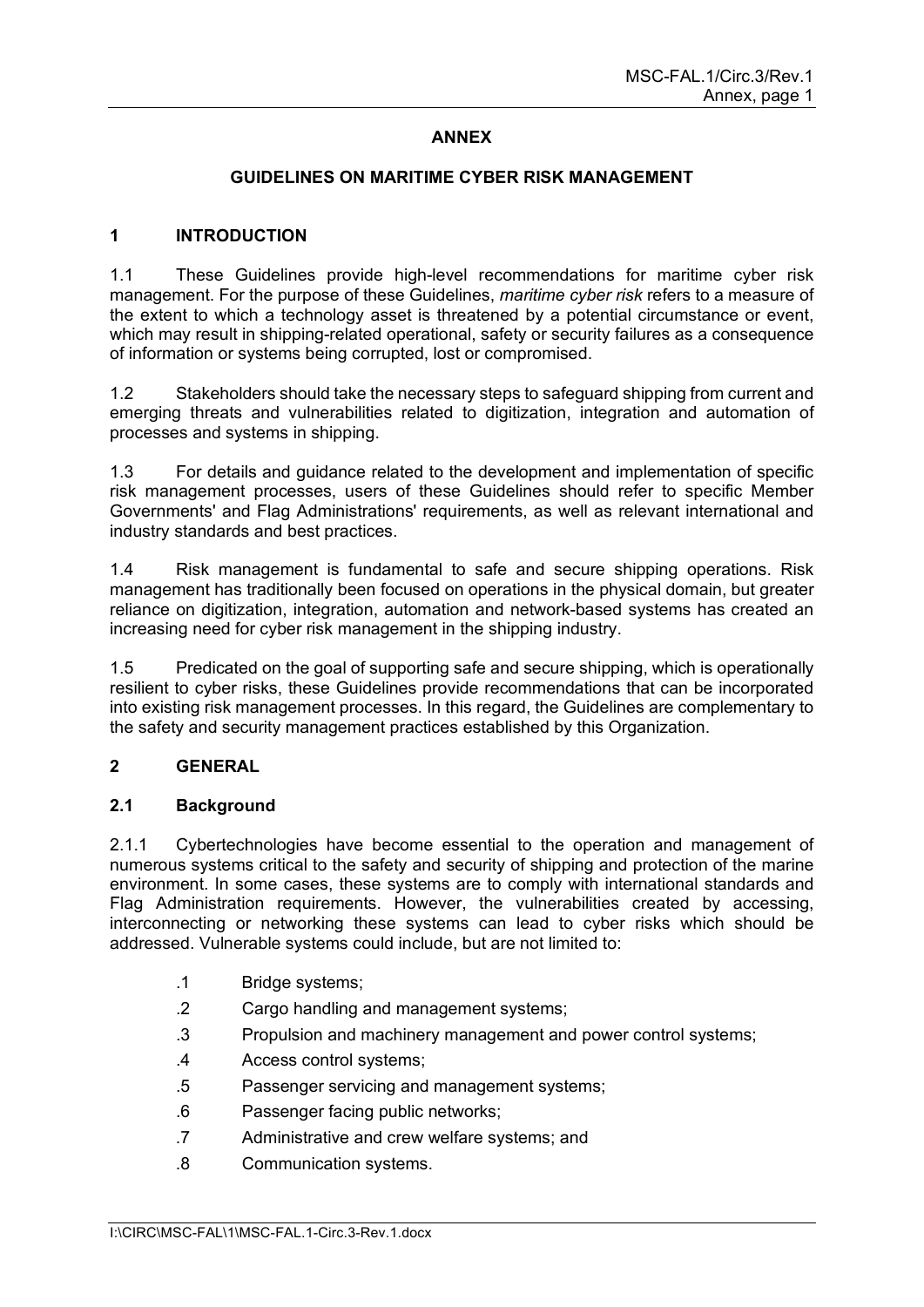2.1.2 The distinction between information technology and operational technology systems should be considered. Information technology systems may be thought of as focusing on the use of data as information. Operational technology systems may be thought of as focusing on the use of data to control or monitor physical processes. Furthermore, the protection of information and data exchange within these systems should also be considered.

2.1.3 While these technologies and systems provide significant efficiency gains for the maritime industry, they also present risks to critical systems and processes linked to the operation of systems integral to shipping. These risks may result from vulnerabilities arising from inadequate operation, integration, maintenance and design of cyber-related systems, and from intentional and unintentional cyberthreats.

2.1.4 Threats are presented by malicious actions (e.g. hacking or introduction of malware) or the unintended consequences of benign actions (e.g. software maintenance or user permissions). In general, these actions expose vulnerabilities (e.g. outdated software or ineffective firewalls) or exploit a vulnerability in operational or information technology. Effective cyber risk management should consider both kinds of threat.

2.1.5 Vulnerabilities can result from inadequacies in design, integration and/or maintenance of systems, as well as lapses in cyberdiscipline. In general, where vulnerabilities in operational and/or information technology are exposed or exploited, either directly (e.g. weak passwords leading to unauthorized access) or indirectly (e.g. the absence of network segregation), there can be implications for security and the confidentiality, integrity and availability of information. Additionally, when operational and/or information technology vulnerabilities are exposed or exploited, there can be implications for safety, particularly where critical systems (e.g. bridge navigation or main propulsion systems) are compromised.

2.1.6 Effective cyber risk management should also consider safety and security impacts resulting from the exposure or exploitation of vulnerabilities in information technology systems. This could result from inappropriate connection to operational technology systems or from procedural lapses by operational personnel or third parties, which may compromise these systems (e.g. inappropriate use of removable media such as a memory stick).

2.1.7 Further information regarding vulnerabilities and threats can be found in the additional guidance and standards referenced in section 4.

2.1.8 These rapidly changing technologies and threats make it difficult to address these risks only through technical standards. As such, these Guidelines recommend a risk management approach to cyber risks that is resilient and evolves as a natural extension of existing safety and security management practices.

2.1.9 In considering potential sources of threats and vulnerabilities and associated risk mitigation strategies, a number of potential control options for cyber risk management should also be taken into consideration, including amongst others, management, operational or procedural, and technical controls.

# **2.2 Application**

2.2.1 These Guidelines are primarily intended for all organizations in the shipping industry, and are designed to encourage safety and security management practices in the cyberdomain.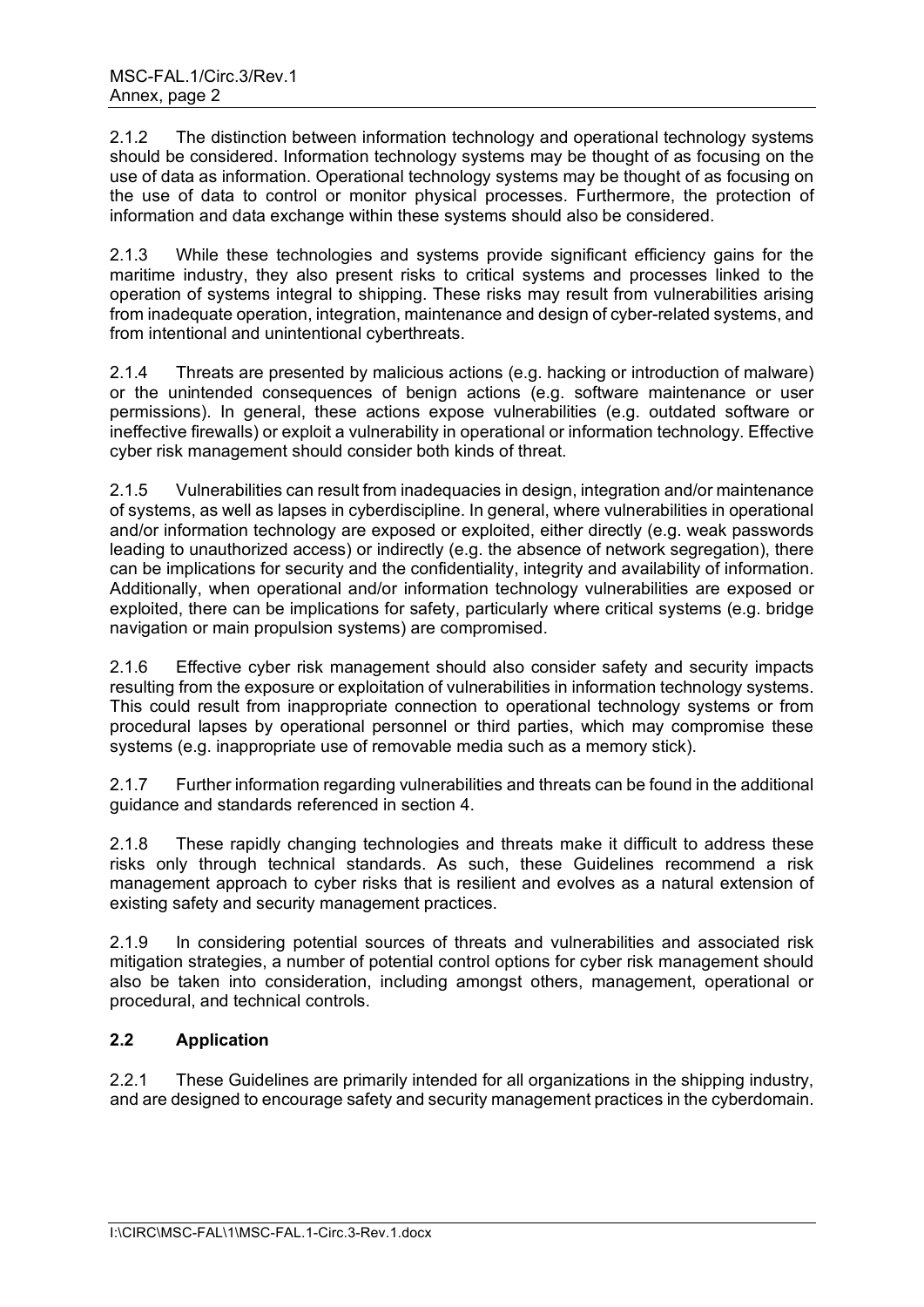2.2.2 Recognizing that no two organizations in the shipping industry are the same, these Guidelines are expressed in broad terms in order to have a widespread application. Ships with limited cyber-related systems may find a simple application of these Guidelines to be sufficient; however, ships with complex cyber-related systems may require a greater level of care and should seek additional resources through reputable industry and Government partners.

2.2.3 These Guidelines are recommendatory.

# **3 ELEMENTS OF CYBER RISK MANAGEMENT**

3.1 For the purpose of these Guidelines, *cyber risk management* means the process of identifying, analysing, assessing, and communicating a cyber-related risk and accepting, avoiding, transferring, or mitigating it to an acceptable level, considering costs and benefits of actions taken to stakeholders.

3.2 The goal of maritime cyber risk management is to support safe and secure shipping, which is operationally resilient to cyber risks.

3.3 Effective cyber risk management should start at the senior management level. Senior management should embed a culture of cyber risk awareness into all levels of an organization and ensure a holistic and flexible cyber risk management regime that is in continuous operation and constantly evaluated through effective feedback mechanisms.

3.4 One accepted approach to achieve the above is to comprehensively assess and compare an organization's current, and desired, cyber risk management postures. Such a comparison may reveal gaps that can be addressed to achieve risk management objectives through a prioritized cyber risk management plan. This risk-based approach will enable an organization to best apply its resources in the most effective manner.

3.5 These Guidelines present the functional elements that support effective cyber risk management. These functional elements are not sequential – all should be concurrent and continuous in practice and should be incorporated appropriately in a risk management framework:

- .1 Identify: Define personnel roles and responsibilities for cyber risk management and identify the systems, assets, data and capabilities that, when disrupted, pose risks to ship operations.
- .2 Protect: Implement risk control processes and measures, and contingency planning to protect against a cyber-event and ensure continuity of shipping operations.
- .3 Detect: Develop and implement activities necessary to detect a cyber-event in a timely manner.
- .4 Respond: Develop and implement activities and plans to provide resilience and to restore systems necessary for shipping operations or services impaired due to a cyber-event.
- .5 Recover: Identify measures to back-up and restore cyber systems necessary for shipping operations impacted by a cyber-event.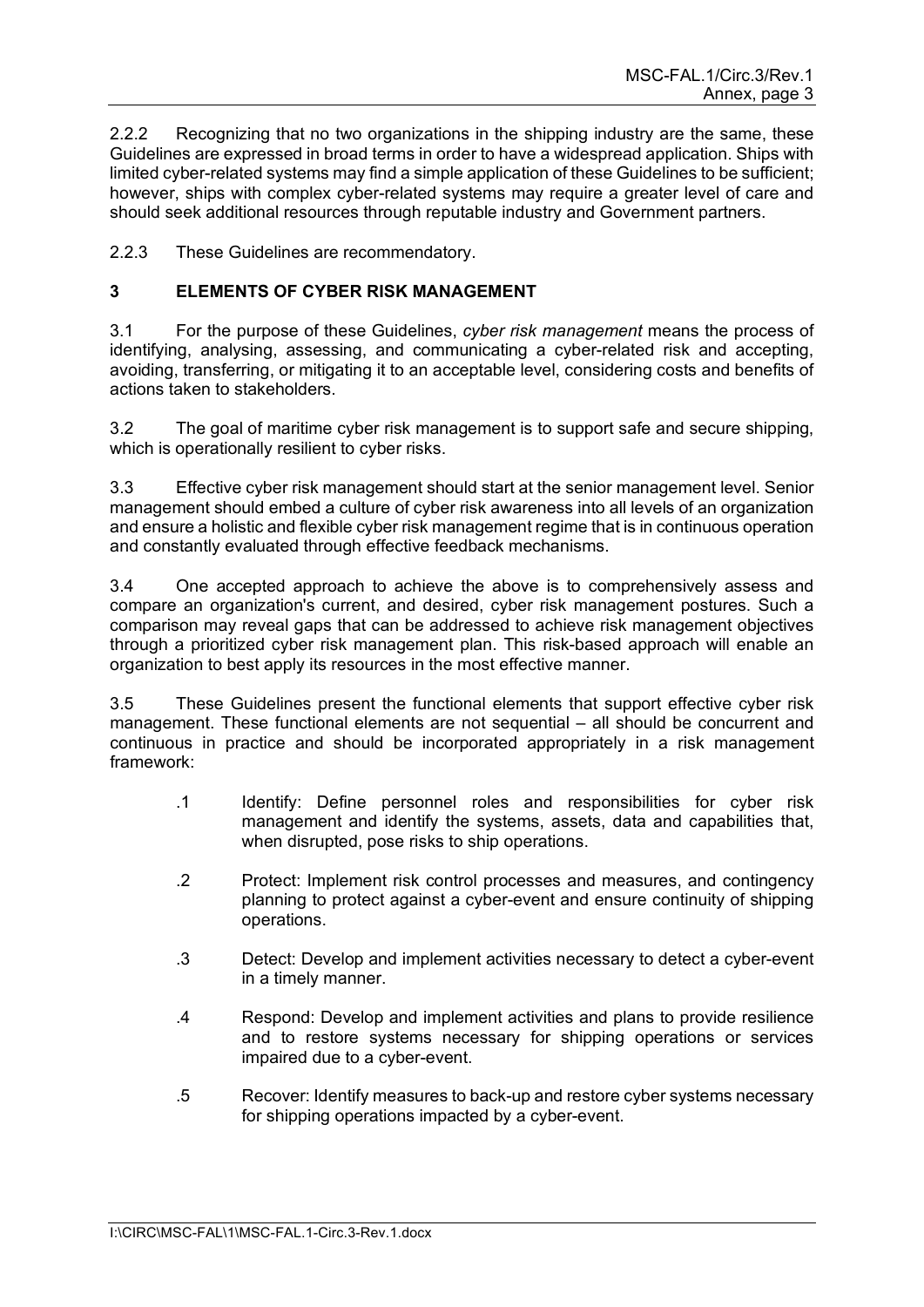3.6 These functional elements encompass the activities and desired outcomes of effective cyber risk management across critical systems affecting maritime operations and information exchange, and constitute an ongoing process with effective feedback mechanisms.

3.7 Effective cyber risk management should ensure an appropriate level of awareness of cyber risks at all levels of an organization. The level of awareness and preparedness should be appropriate to roles and responsibilities in the cyber risk management system.

# **4 BEST PRACTICES FOR IMPLEMENTATION OF CYBER RISK MANAGEMENT**

4.1 The approach to cyber risk management described herein provides a foundation for better understanding and managing cyber risks, thus enabling a risk management approach to address cyberthreats and vulnerabilities. For detailed guidance on cyber risk management, users of these Guidelines should also refer to Member Governments' and Flag Administrations' requirements, as well as relevant international and industry standards and best practices.

4.2 Additional guidance and standards may include, but are not limited to:

- .1 The Guidelines on Cyber Security Onboard Ships produced and supported by ICS, IUMI, BIMCO, OCIMF, INTERTANKO, INTERCARGO, InterManager, WSC and SYBAss.
- .2 Consolidated IACS *Recommendation on cyber resilience* (Rec 166).
- .3 ISO/IEC 27001 standard on Information technology Security techniques Information security management systems – Requirements. Published jointly by the International Organization for Standardization (ISO) and the International Electrotechnical Commission (IEC).
- .4 United States National Institute of Standards and Technology's Framework for Improving Critical Infrastructure Cyber*s*ecurity (the NIST Framework).

4.3 Reference should be made to the most current version of any guidance or standards utilized.

 $\frac{1}{2}$ 

<span id="page-6-0"></span>The additional guidance and standards are listed as a non-exhaustive reference to further detailed information for users of these Guidelines. The referenced guidance and standards have not been issued by the Organization and their use remains at the discretion of individual users of these Guidelines.